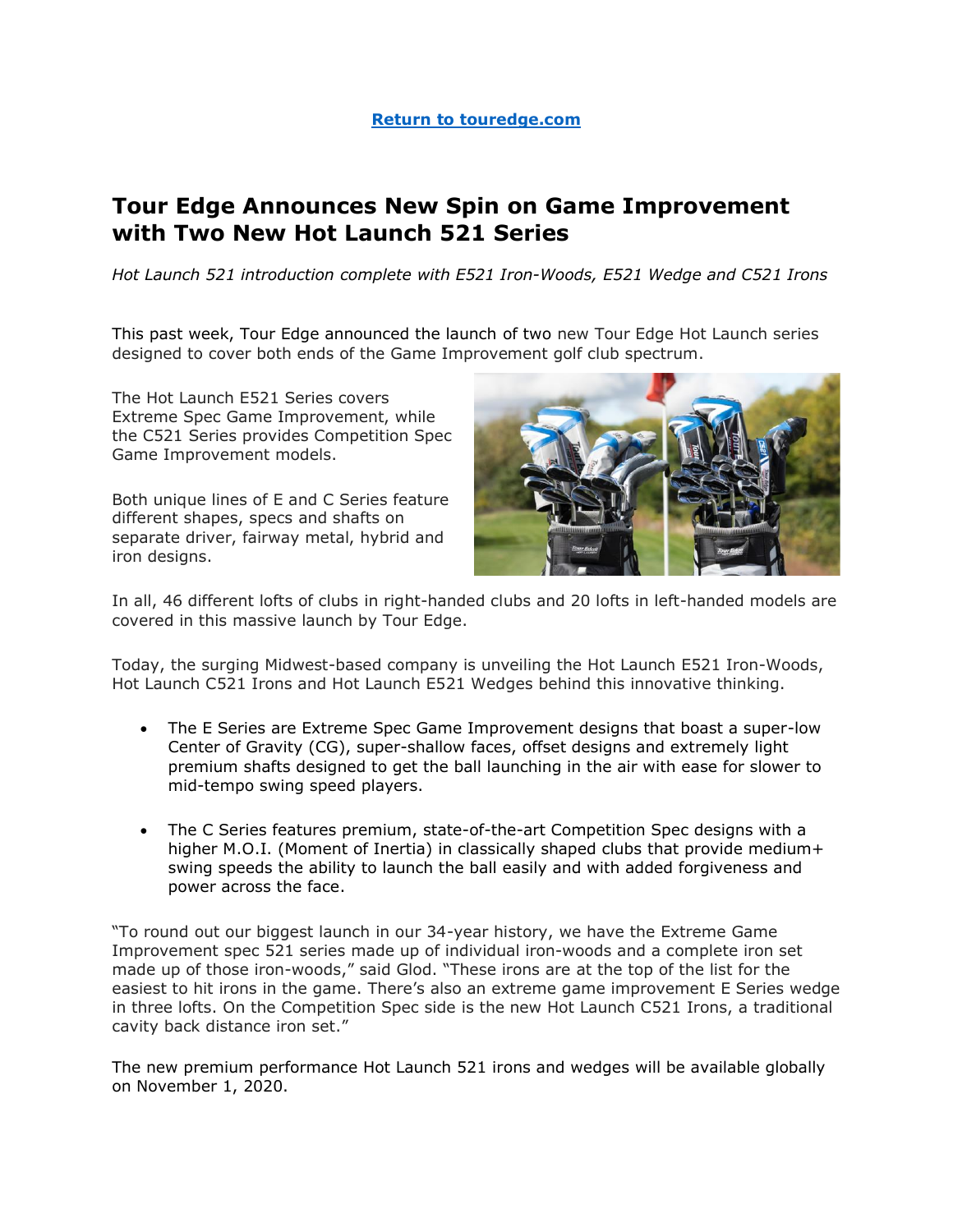"We are very excited to get these all new designs and technology in the hands of golfers looking to lower their scores," said Glod.

## **Hot Launch E521 Iron-Woods (Extreme Spec)**

The 17-4 stainless-steel Hot Launch E521 Iron-Woods feature one of the lowest centers of gravity available in an iron design and boasts a thinner and lighter forged steel crown that increases ball speed.

Tour Edge iron-woods have been setting standards for decades as industry pioneers in hybrid club advancements. Glod coined and patented the "Iron-Wood" name in 1999 and is a leading designer in hollow-body iron designs.

The hollow-body Hot Launch iron-wood hybrid designs from Tour Edge have consistently ranked as the most forgiving and easiest-to-hit Super Game Improvement irons in golf.

The Hot Launch E521 iron sets come in the form of the complete set of iron-woods and are also available individually in every loft in both right and lefthanded.



The complete set of Hot Launch E521 Iron-Woods is available as a 7-piece set and the customer and fitter will have the option to choose between a 12-club matrix to get into the correct lofts for the particular needs of the golfer.

For example, the complete iron-wood set could end up being 4-iron through Pitching Wedge or a 5-iron through Approach Wedge. The Hot Launch E521 Wedges covered below will also be available in the 12-club matrix as Gap, Sand and Lob Wedges.

A combo set that includes two Hot Launch E521 hybrids and five Hot Launch E521 Iron-Woods will also be available for order and as a custom fitting option.

**Houdini Sole Technology –** The Hot Launch E521 Iron-Wood offers the game-changing Houdini Sole in conjunction with a super-shallow face, slice-fighting offset designs, and heel weighting for an added draw bias.

The raised steel mass area of the patented Houdini Sole at the rear of the clubhead reduces the amount of sole area to reduce drag and turf interaction.

The Houdini Sole includes an area of mass concentrated on the extreme trailing edge of the sole of the clubhead, as well as a curved leading edge under the face.

The Houdini design element has proven to be one of the most effective technologies at getting balls out of tough lies by reducing turf interaction by 35%. This leads to significantly less "duffs" caused by hitting up on the ball and hitting the turf at a lower point before the ball.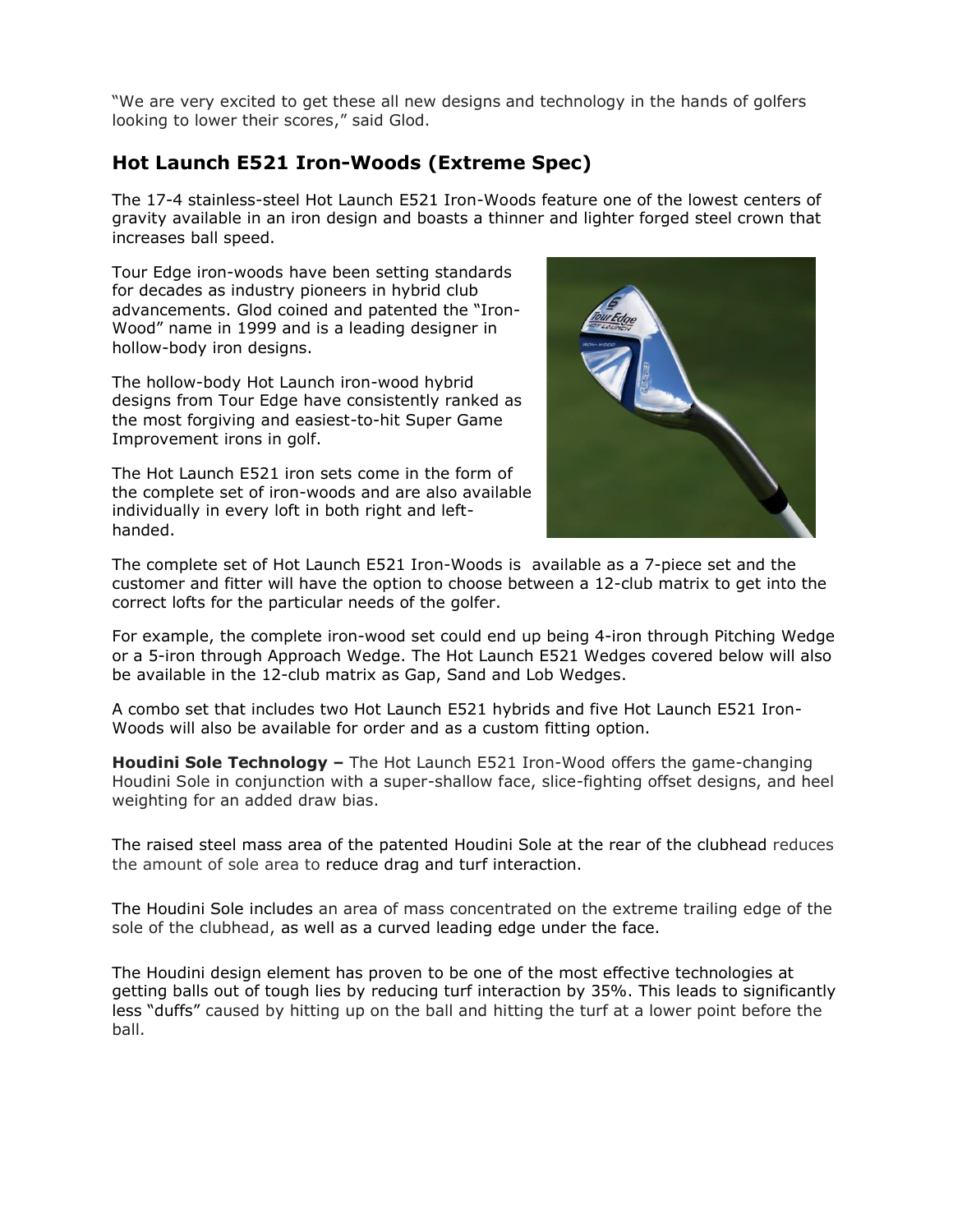"When it comes to the E Series fairways and hybrids, the Houdini Sole becomes a complete life-saver from tight and tough lies," said Glod. "This is your get out of jail free card for the golf course."

The Houdini Sole was instrumental in significantly altering the CG placement of the Hot Launch E521 Iron-Wood.

The CG is 10% lower and 15% further back than the previous HL4 Iron-Wood, making the E Series iron-wood the highest launching and easiest to hit iron Tour Edge has produced.

**Hollow-Body-** Hollow-body perimeter weighting produces distance properties of a metalwood in an iron design for maximum ball speed. The hollow-body design makes for an extremely low and back CG, creating a very forgiving and powerful face.

**Shallow Cup Forged Face -** The super-shallow Cup Face design in the Hot Launch E521 Iron-Wood produces higher launch angles and extreme ease of launch. This super-thin forged face design produces the pinnacle increased apex heights, hang time and distance.

**Slice-Fighting Offset Design –** The offset design of the Hot Launch E521 Iron-Wood works in conjunction with the heel weight in the clubhead to produce anti-right ball flights.

**Premium Mitsubishi Fubuki and KBS MAX 80 Shafts -** The E Series iron-wood comes stock with the same super-light FUBUKI metalwood shafts by Mitsubishi Chemical that range from 50 grams to 60 grams depending on the flex.

The extremely light FUBUKI metalwood shafts with lower kick points and lower cycles per minute frequencies that promise to help players achieve maximum velocity and to fight the fade to produce a longer, straighter and a slightly drawn ball flight.

The iron-woods are also available in a KBS MAX 80 steel shaft. The KBS MAX 80 is a lightweight low-kick point shaft that produces a high trajectory for longer distance shots.

**Pound for Pound, Nothing Comes Close -** The extreme game improvement Hot Launch E521 Iron-Wood will retail for \$89.99 per iron for steel and for graphite and is covered by Tour Edge's industry leading lifetime warranty.

**Available Lofts in Right-Handed:** #3/20-degree, #4/23-degree, #5/26-degree, #6/29 degree, #7/32-degree, #8/36-degree, #9/40-degree, P/44-degree, A/49-degree, G/52 degree\*, S/56-degree\*, L/60-degree\* (\*indicates the E521 Wedge is available as part of the E521 Iron-Wood set)

**Available Lofts in Left-handed:** #3/20-degree, #4/23-degree, #5/26-degree, #6/29 degree, #7/32-degree, #8/36-degree, #9/40-degree, P/44-degree, A/49-degree**,** G/52 degree\*, S/56-degree\*, L/60-degree\* (\*indicates the E521 Wedge is available as part of the 521 Iron-Wood set)

**Stock Shaft/Graphite:** Mitsubishi Fubuki HD (50-gram L-Flex, 55-gram A-Flex, 55-gram Regular Flex, 60-gram Stiff Flex)

**Stock Shaft/Steel:** KBS Max 80 R, S

**Grip:** Lamkin Z5 Rubber available in Undersize, Standard and Midsize.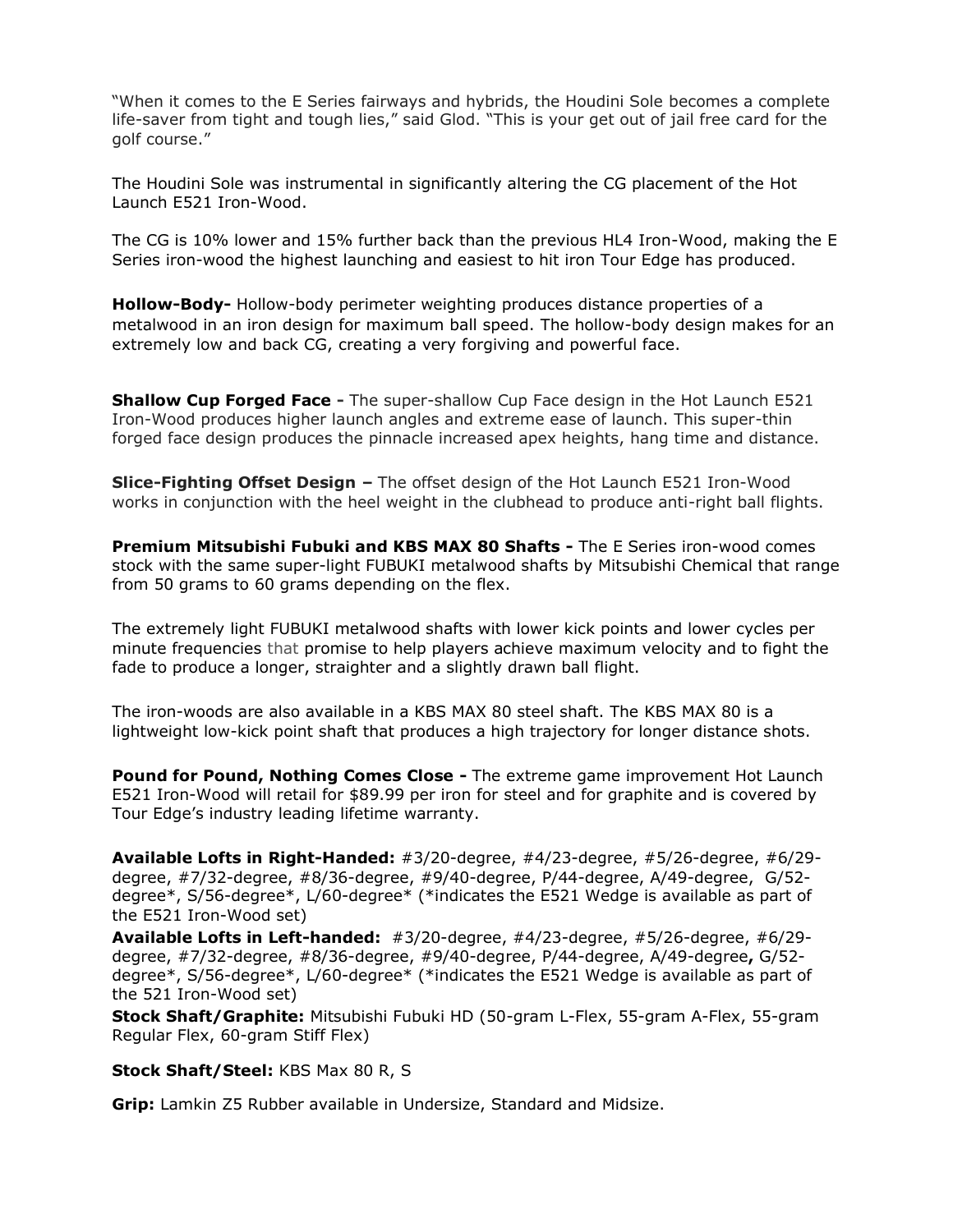## **Hot Launch C521 Iron (Competition Spec)**

The Hot Launch C521 Irons are maximum distance and forgiveness irons in a traditional cavity back design. The C Series 521 irons are made with the extremely soft 431 stainless steel, providing the optimal feel for players of all levels.

The Hot Launch C521 Irons come as a 7-piece set with options from 4-iron to 9-iron, as well as a Pitching Wedge, Approach Wedge, Sand Wedge, and Lob Wedge. The entire set will be available in right and left-handed models.

A combo set that includes two Hot Launch C521 Hybrids and five Hot Launch C521 Irons will also be available for order and as a custom fitting option.



**Undercut Cavity -** The C Series irons incorporate an expanded undercut cavity to provide maximum forgiveness, power, and consistent performance. The expanded undercut cavity back design delivers an increased repulsion effect for high-speed power off the face.

The vast undercut cavity allows weight to be moved away from the face and into the sole for a higher M.O.I. and high Characteristic Time (CT) rating with faster ball speeds. The M.O.I. of the clubhead was increased by 10% for significantly improved forgiveness and dispersion.

This undercut cavity also provides a higher launch angle and enhanced forgiveness.

**Wider Sole Design -** A 15% wider sole lowers the CG and offers superior bounce and increases launch for cleaner, high-flying shots. The wider sole design leads to cleaner turf interaction for more consistent shot making.

**Chamfered Face -** A Chamfered Face around the topline and leading edge of the iron allowed for an increase in face height and topline thickness without affecting the traditional shape of the Hot Launch C521 Irons.

The beveled design element helps the iron pack more ball speed, overall forgiveness and confidence while still maintaining a profile that fits the Competition Game Improvement spec billing.

**Advanced Toe Weighting -** Advanced toe weighting technology in the Hot Launch C521 Iron maximizes stability on impact and provides better off-center hit distance from the face of the iron. The strategically placed toe wight elongates the sweet spot and pure feel off the face of the irons.

**Power Lofted -** The lower and deeper CG allowed the C Series irons to be power-lofted for added distance and lower spin with the same launch characteristics as a standard lofted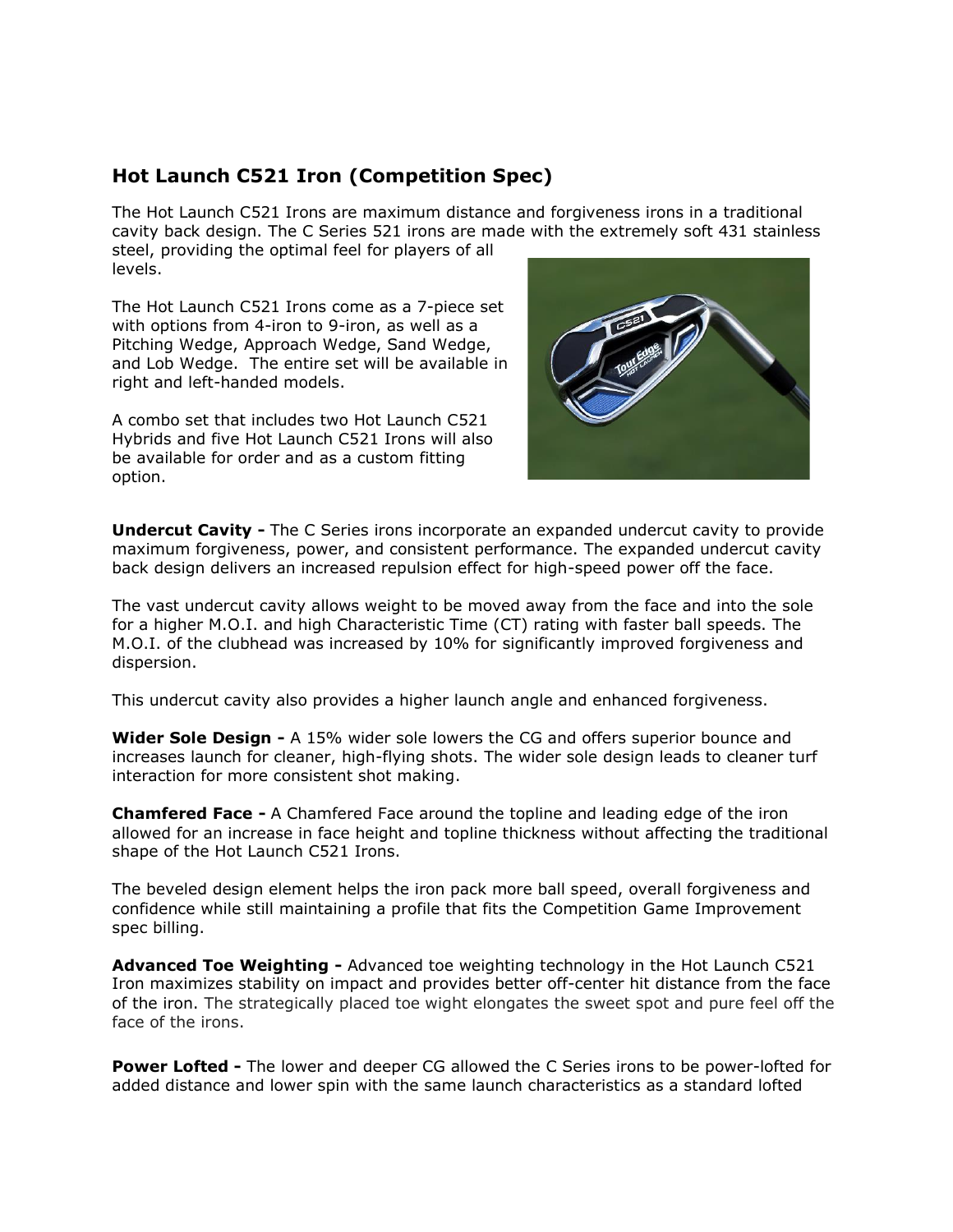iron. This makes for a modern long-distance iron design that will provide extra distance and straighter shots with the same apex height expected from each iron.

**Premium Aldila Rogue Shaft and KBS MAX 80 Shafts -** The mid-high launch, mid-spin Aldila Rogue shaft was chosen for the Hot Launch C Series after extreme testing with Tour Edge's one-of-a-kind swing robot T.E.D. (Tour Edge Development).

Aldila Rogue shafts are high-end performers that have won numerous times on professional tours around the world. They are known for an even release for players that like a smooth, active feel by using advanced, high-modulus graphitic carbon fibers.

The C Series iron is also available in a KBS MAX 80 steel shaft. The KBS MAX 80 is a lightweight low-kick point shaft that produces a high trajectory for longer distance shots.

**Pound for Pound, Nothing Comes Close -** The competition spec game improvement Hot Launch C521 Irons will retail for \$69.99 per iron for steel both steel and graphite shafts.

All Hot Launch clubs are hand built in the USA and will be included in Tour Edge's unprecedented 48-hour custom fitting delivery program featured at over 850 fitting locations.

**Available Lofts in Right-Handed:** #4/22-degree, #5/25-degree, #6/28-degree, #7/31 degree, #8/35-degree, #9/40-degree, P/44-degree, A/49-degree, S/54-degree, L/59 degree

**Available Lofts in Left-Handed:** #4/22-degree, #5/25-degree, #6/28-degree, #7/31 degree, #8/35-degree, #9/40-degree, P/44-degree, A/49-degree, S/54-degree, L/59 degree

**Stock Shaft/Graphite:** Aldila Rogue (55-gram L-Flex, 55-gram A-Flex, 65-gram Regular-Flex, 65-gram Stiff Flex and 65-gram X-Flex) **Stock Shaft/Steel:** KBS Max 80 R, S

**Grip:** Lamkin Z5 Rubber available in Undersize, Standard and Midsize.

#### **Hot Launch E521 Wedges (Extreme Spec)**

The Hot Launch E521 Wedge features a superwide sole that puts more weight below and behind the ball, making it easy to get the ball into the air.

The dual-flange sole design features 14-degrees of bounce allowing the wedge to glide through the turf or sand without digging in and promotes extreme open-face wedge shots.

The wedges are also available as part of the Hot Launch E521 Iron-Wood set as the Gap, Sand and Lob Wedges.